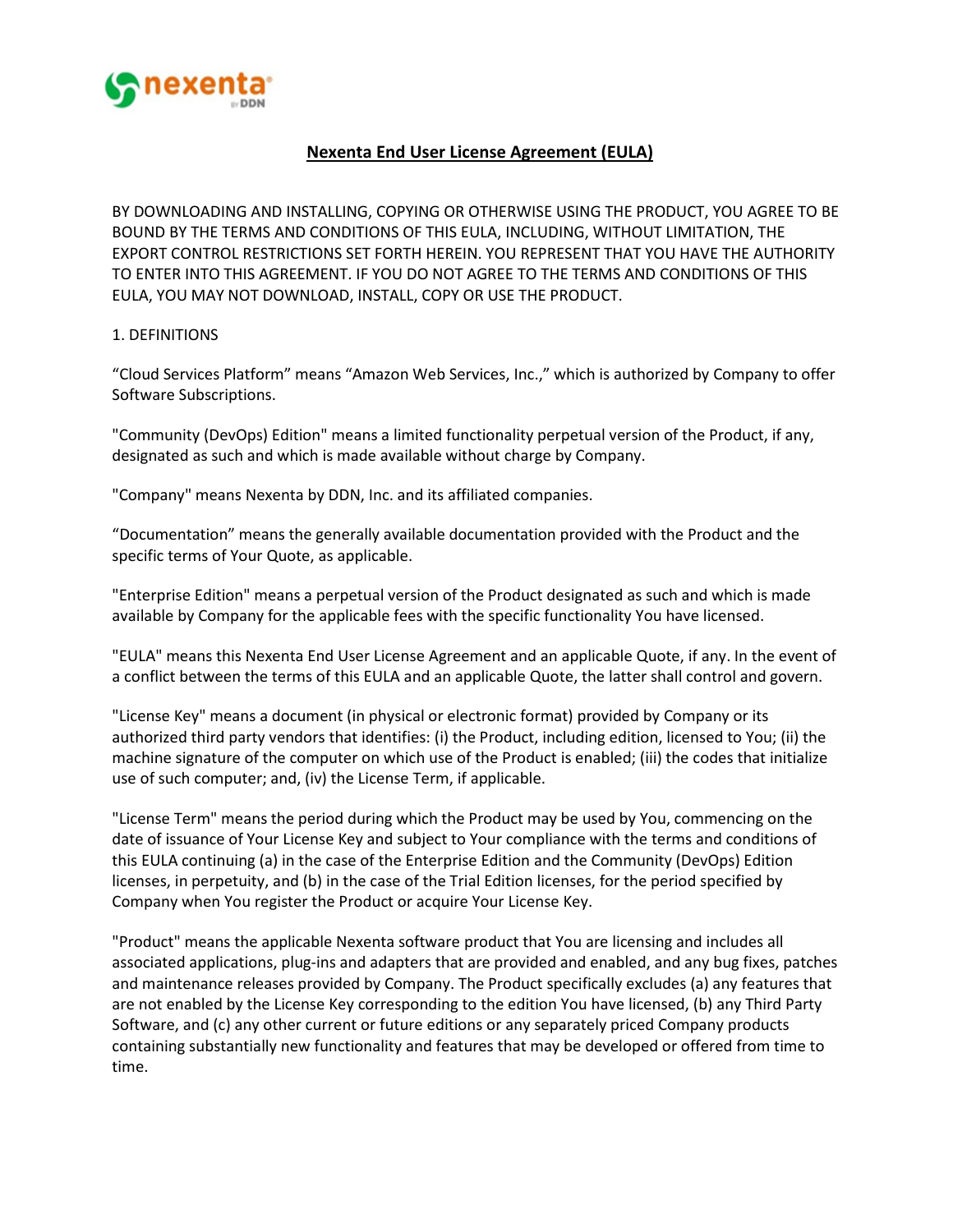

"Quote" shall mean a quote issued by Company and accepted by You by execution or by issuance of a purchase order referencing such quote.

"Site" means Nexenta by DDN, Inc. website: [<http://www.nexenta.com/>](http://www.nexenta.com/)

"Software Subscription" or "Subscription" means a period of time in which You are entitled (subject to any required fee payments and Your compliance with this EULA) to use, access, and install the specified Product and Documentation up to the maximum quantities, capacities or other limitations you have licensed and only in connection with enabling your use of the Cloud Services Platform services (whether You consume or use the full Subscription) and not for distribution or use separate from the Cloud Services Platform services.

"Storage Space" means the total amount of disk storage that is managed by the Product but excluding disk storage occupied by the Product's operating system or as otherwise determined by Company.

"Third Party Software" means any separate third-party software which may be distributed or bundled with the Product.

"Third Party Vendor" means a Company authorized reseller.

"Trial Edition" means a time-limited version of the Product designated as such and which is made available without charge by Company with the specific functionality You have licensed.

"You" means the natural person or the entity that is agreeing to be bound by this EULA, their employees and third party contractors that provide services to You that You shall cause to be bound by this EULA prior to use of the Product. The individual entering into or otherwise accepting this EULA on behalf of You hereby represents that such individual is Your employee or agent and has authority to enter into this EULA on behalf of You.

## 2. TERMS AND CONDITIONS

2.1. Specific License Terms and Conditions for Enterprise Edition, Community (DevOps) Edition and Trial Edition. With respect to Enterprise Edition, Community (DevOps) Edition and Trial Edition licenses, Company grants You a non-exclusive, non-sublicensable, non-transferable, perpetual (except as to Trial Edition licenses), revocable (in the event of a breach by You) world-wide license for a user designated by You to use the Product (in object code format) during the License Term, subject to the terms and conditions of this EULA and in accordance with the Documentation. Subject to any further limitations set forth in this EULA and the Documentation, You may install, use or deploy the Products up to the maximum quantities, capacities or other limitations as You have licensed and for which You have paid the applicable fees. The Products may not otherwise be shared or used concurrently on different computers, except in compliance with the foregoing. The Enterprise Edition, Community (DevOps) Edition and Trial Edition licenses must be activated with a License Key that can be obtained by registering the Product with the Company.

If You have acquired a Community (DevOps) Edition license, the total amount of Storage Space is limited as specified on the Site and is subject to change without notice. The Community (DevOps) Edition may ONLY be used for educational, academic and other non-commercial purposes expressly excluding any commercial usage. The Trial Edition licenses may ONLY be used for the sole purposes of evaluating the suitability of the Product for licensing of the Enterprise Edition for a fee. If You have obtained the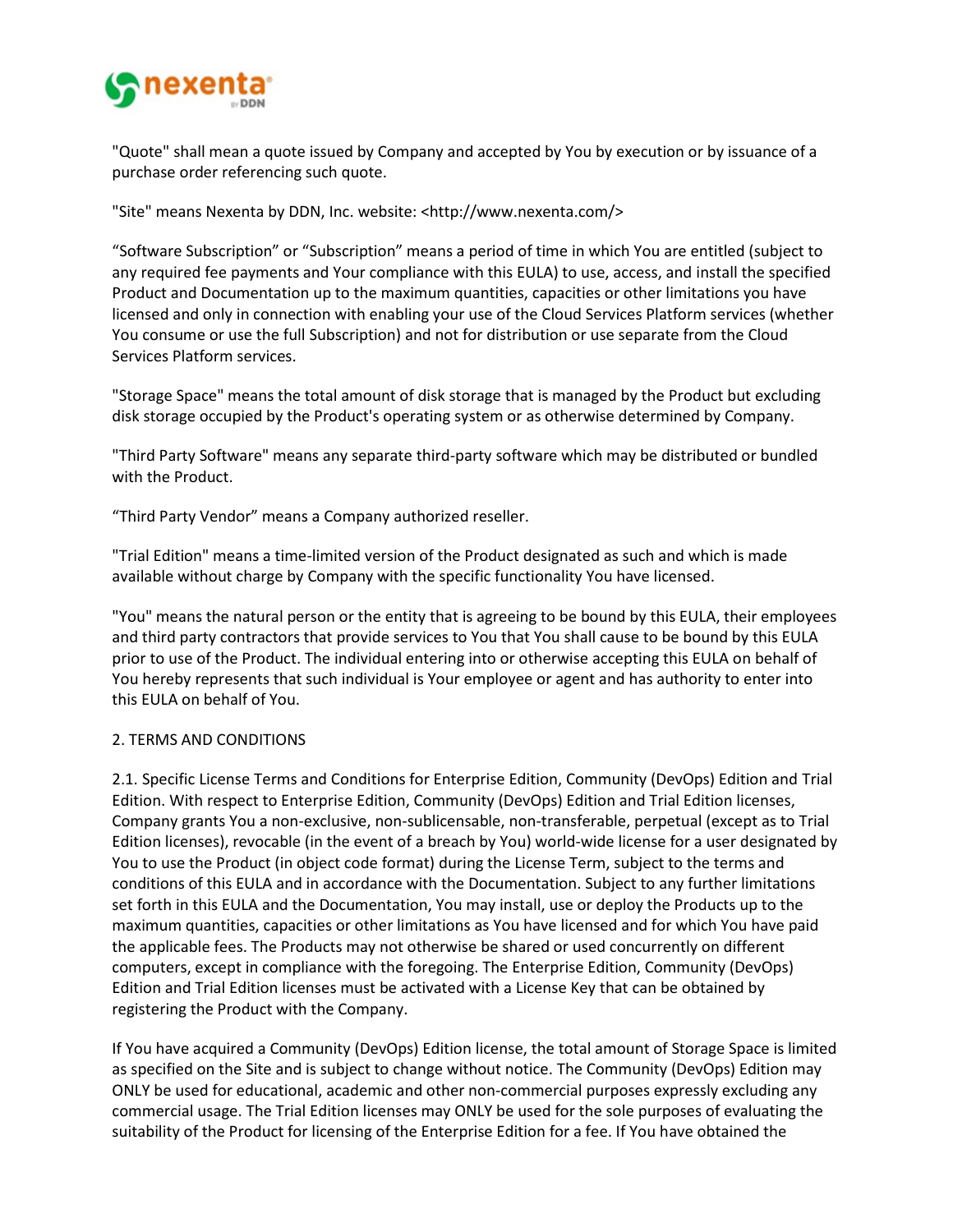

Product under discounted educational pricing, You are only permitted to use the Product for educational and academic purposes only and such license expressly excludes any commercial purposes. You cannot use a Community (DevOps) Edition license or a Trial Edition license for any production purposes.

2.2 Specific License Terms and Conditions for Software Subscriptions. Subject to the terms of this Agreement, payment of all fees and Your compliance with the Cloud Services Platform terms, Company grants You a personal, non-exclusive, worldwide, limited, non-transferable and terminable right to access, execute, and use the Subscriptions (including downloading and installing certain Product updates and components to Your device to enable the Subscriptions) for Your internal business purposes or otherwise only as strictly permitted below. A separate, fully paid license is required for each instance in use either separately or concurrently when using the Subscription.

Use of the Subscription or any of its components outside of the scope of this Agreement constitutes a material breach and You agree to promptly pay to Company any additional use fees when notified by Company or the Cloud Services Platform, as applicable. Company has no obligation to deliver Product to You but may provide Product and updates to enable the Software Subscription or otherwise provide Support.

If You are using the Subscription to provide a service to Your customers, You must comply fully at all times with the following requirements: (i) You and Your customers and affiliates and subsidiaries must comply with this Agreement and the associated Cloud Services Platform terms and You shall be financially responsible for a breach; (ii) You must require any user of Your service (including Your subsidiaries and affiliates) to agree to terms that limit both Company's and its suppliers' liability in a manner substantially similar to and no less protective than this Agreement; (iii) You must obtain all legally required consents regarding the storage, use, transfer, or handling of any third party data; (iv) You must use the Subscription in a manner that complies with any and all laws and regulations, including but not limited to data protection regulations; (v) You must indemnify, defend, and hold harmless Company, each of its affiliates (as well as the officers, directors, and employees of each Company entity) and Company agents from and against any claim, fine, loss, or action arising from Your breach of this Agreement or the breach of any Cloud Services Platform terms and You must either require Your subsidiaries and affiliates to do the same or provide indemnity on their behalf; (vi) You must provide support to Your customers without obligating Company or the Cloud Services Platform to provide any support; and (vii) You must permit audit(s) by Company or its suppliers or licensors to confirm Your compliance with this Agreement.

2.3. General Terms and Conditions for All Licenses (Including Subscriptions).

2.3.1 The Product is licensed, not sold. Except as expressly licensed under this Agreement, all rights are reserved by Company.

2.3.2 You may license the Product either through Company or a Third Party Vendor. You may license the Product via a Subscription through the Cloud Services Platform only. When You license the Product, then the applicable terms and conditions of this EULA, along with the terms and conditions provided by such Third Party Vendor or the Cloud Services Platform (if applicable), will govern such purchase. To the extent that such Third Party Vendor or the Cloud Services Platform terms conflict with the terms of this EULA, as between You and Company, this EULA will control.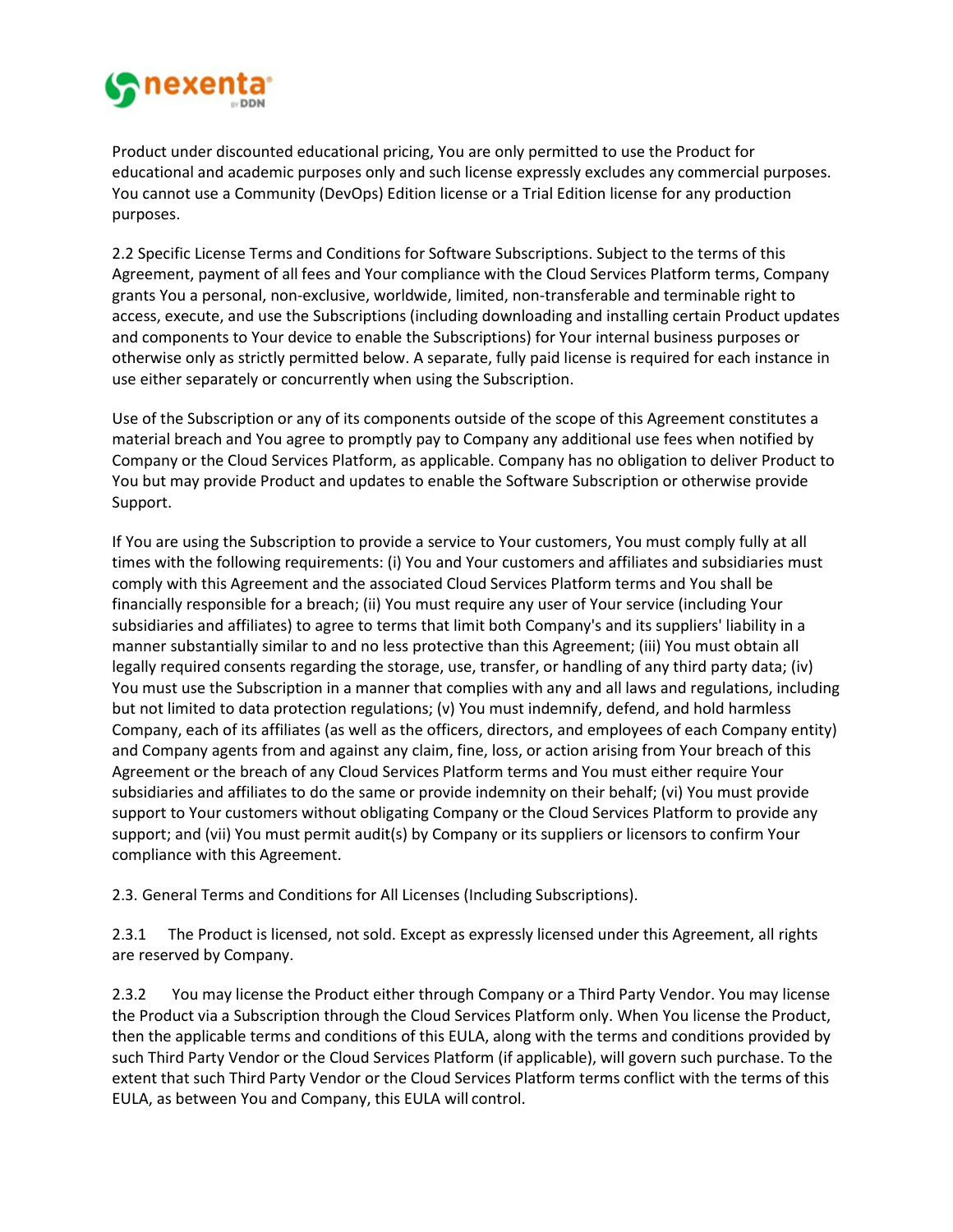

2.3.3. You agree that You will NOT without the express written authorization of Company (a) copy,sell, sublicense, or otherwise transfer the Product to any third party; (b) remove any titles, trademarks or trade names, copyright notices, legends, or other proprietary markings on or in the Product; (c) except to the extent expressly permitted by applicable law, and to the extent that the Company is not permitted by that applicable law to exclude or limit the following rights, You will not decompile, disassemble, reverse engineer, or otherwise attempt to derive source code from the Product, in whole or in part; (d) disable, circumvent or de- install any computer system license management routines, access codes or control programs, or (e) modify or create derivative works of the Product. You agree that upon a breach of the covenants above, Company shall have the right, without notice or demand to disable the Product or otherwise limit its functionality.

2.3.4. Company may update, modify or discontinue offering the Product (except to the extent such obligation is set forth in a valid and existing Subscription), discontinue offering support and maintenance for the Product (except to the extent such obligation is set forth in a valid and existing support agreement or Subscription) or revise the Documentation at any time without prior notice to You. If Company delivers a revision of the Product, You agree and acknowledge that Company shall have no responsibility for testing that the Product is compatible with previously delivered versions of the Product, other than to one (1) prior minor version, if any (designated as e.g., version 2.0 to 2.1). All prices mentioned on the Company Site are subject to change without notice.

2.3.5. Product Descriptions; Pricing; Errors. Company attempts to be as accurate as possible and eliminate errors in the Product and Documentation. However, Company does not warrant that the Product and the Documentation is accurate, complete, reliable, stable, defect free, current, or errorfree. In the event of an error, Company reserves the right to correct such error at any time.

2.3.6. Third Party Software. The Third Party Software is separately licensed and governed exclusively by the applicable license agreement accompanying, included or referenced with such software packages ("Third Party Terms"). You agree to comply with the Third Party Terms. COMPANY HEREBY DISCLAIMS ANY AND ALL WARRANTIES EXPRESS OR IMPLIED FROM ANY THIRD PARTIES REGARDING ANY THIRD PARTY SOFTWARE, AND THE USE OF ANY OR ALL THIRD PARTY SOFTWARE IN CONNECTION WITH THE PRODUCT, INCLUDING (WITHOUT LIMITATION) ANY WARRANTIES OF SATISFACTORY QUALITY OR FITNESS FOR A PARTICULAR PURPOSE. NO THIRD PARTY LICENSORS OF THIRD PARTY SOFTWARE SHALL HAVE ANY LIABILITY FOR ANY DIRECT, INDIRECT, INCIDENTAL, SPECIAL, EXEMPLARY, OR CONSEQUENTIAL DAMAGES (INCLUDING WITHOUT LIMITATION LOST PROFITS), HOWEVER CAUSED AND WHETHER MADE UNDER CONTRACT, TORT OR OTHER LEGAL THEORY, ARISING IN ANY WAY OUT OF THE USE OR DISTRIBUTION OF ANY THIRD PARTY SOFTWARE OR THE EXERCISE OF ANY RIGHTS GRANTED UNDER EITHER OR BOTH THIS AGREEMENT AND THE LEGAL TERMS APPLICABLE TO ANY THIRD PARTY SOFTWARE, EVEN IF ADVISED OF THE POSSIBILITY OF SUCH DAMAGES.

## 3. FEES

3.1. Payment of Fees. In consideration for the license granted by Company under this EULA, You shall pay Company the fees as set forth in the applicable Quote or otherwise quoted to You in writing. All amounts due by You to Company and not paid within thirty (30) days of the due date shall bear interest at the lower of the rate of one and one-half percent (1½ %) per month or the highest rate allowed by law, from the date due until the date payment is received by Company.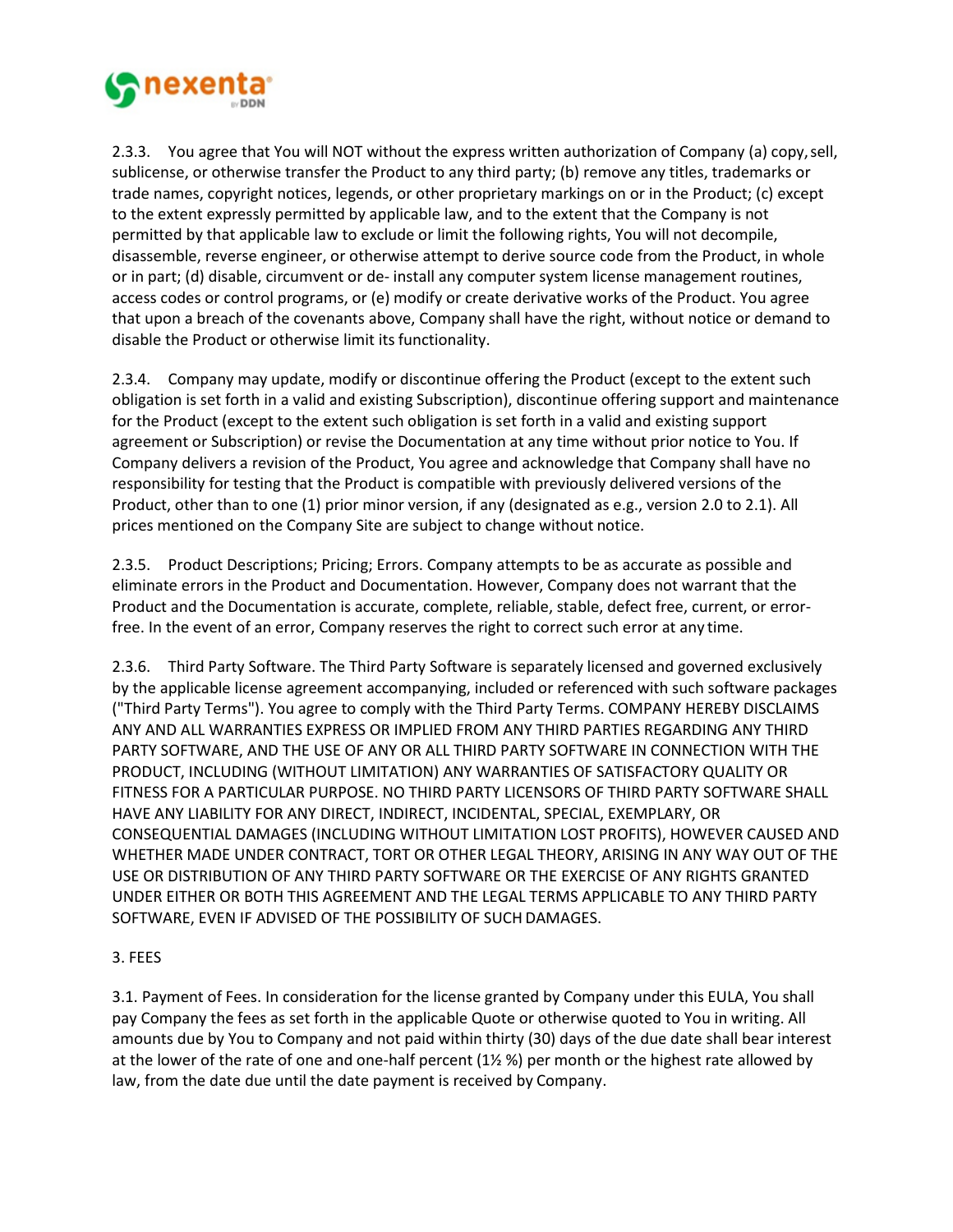

3.2. Taxes. You shall, in addition to the other amounts payable under this EULA, pay all sales, use, excise, value added or other taxes, federal, state or otherwise, however designated, which are levied or imposed by reason of the transactions contemplated by this EULA (excepting Company's corporate franchise and net income taxes) ("Tax"). If Company is required to pay any Tax, You must reimburse Company for such amounts. You agree to indemnify Company for any Tax and related costs, interests, and penalties paid or payable by Company for Your use of the Product or Subscription.

3.3. Compliance Audit. You agree to implement reasonable controls to ensure compliance with the intended use of the Product authorized by this EULA. Company reserves the right to have a compliance audit performed, no more often than once every 12 months, of Your deployment and use of the Product at any time during Your normal business hours at Your principal place of business, upon no less thanfive (5) business days written notice and at Company's expense, by inspecting records, information and systems that are directly relevant to such compliance or verification. If the audit discloses material noncompliance, You shall promptly pay to Company any additional use fees identified by Company, calculated in accordance with Company's price list, and the reasonable costs of conducting such audit, if any. The audit and any results thereof or information learned shall be maintained as confidential information.

3.4. Data Capture. You acknowledge and agree that Company shall have access (remotely or otherwise) to the Product and the right to capture data relating to Your use of the Product for the purpose of (i) performing diagnostics of the Product in response to a request of You for support service or a believed issue by Company, (ii) monitoring Your usage of the Product to ensure that the number of licenses and procedures are equal to the authorized number of the same, and (iii) to otherwise capture, compile or analyze any non-personally identifiable data or information resulting from Your use of the Products in the form and content as may be determined by Company from time to time. Such data or information collected by Company shall be solely owned by Company and may be used by Company for any lawful business purpose.

## 4. MAINTENANCE AND SUPPORT

4.1. You shall be entitled to receive the support and maintenance for the use of the Product and the Third Party Software (collectively, "Support") during the applicable support period to the extent set forth on the Site and at the support level for which You have paid a separate additional fee. No Support is provided for Trial Edition and Community (DevOps) Edition licenses.

4.2. You acknowledge that Company has no obligation to (i) continue offering Support after expiration of the applicable support period, (ii) provide updates for other than the current release of theProduct, (iii) issue updates, upgrades or bug fixes at any time or on any regular schedule and Company shall develop and issue updates, upgrades or bug fixes in its sole and absolute discretion, (iv) provide any support or maintenance unless You have provided complete and accurate documentation of the issue and the Company is able to replicate the issue, or (v) provide any Support with respect to any hardware issues, including, without limitation, resulting from use of any hardware that does not meet Company minimum specifications.

4.3. No Support of Modifications. Any modifications of the Product and any Third Party Software willnot be supported by the Company unless indicated otherwise by expressed written authorization. Company will not be liable for any modifications to the Product, or any Third Party Software included with the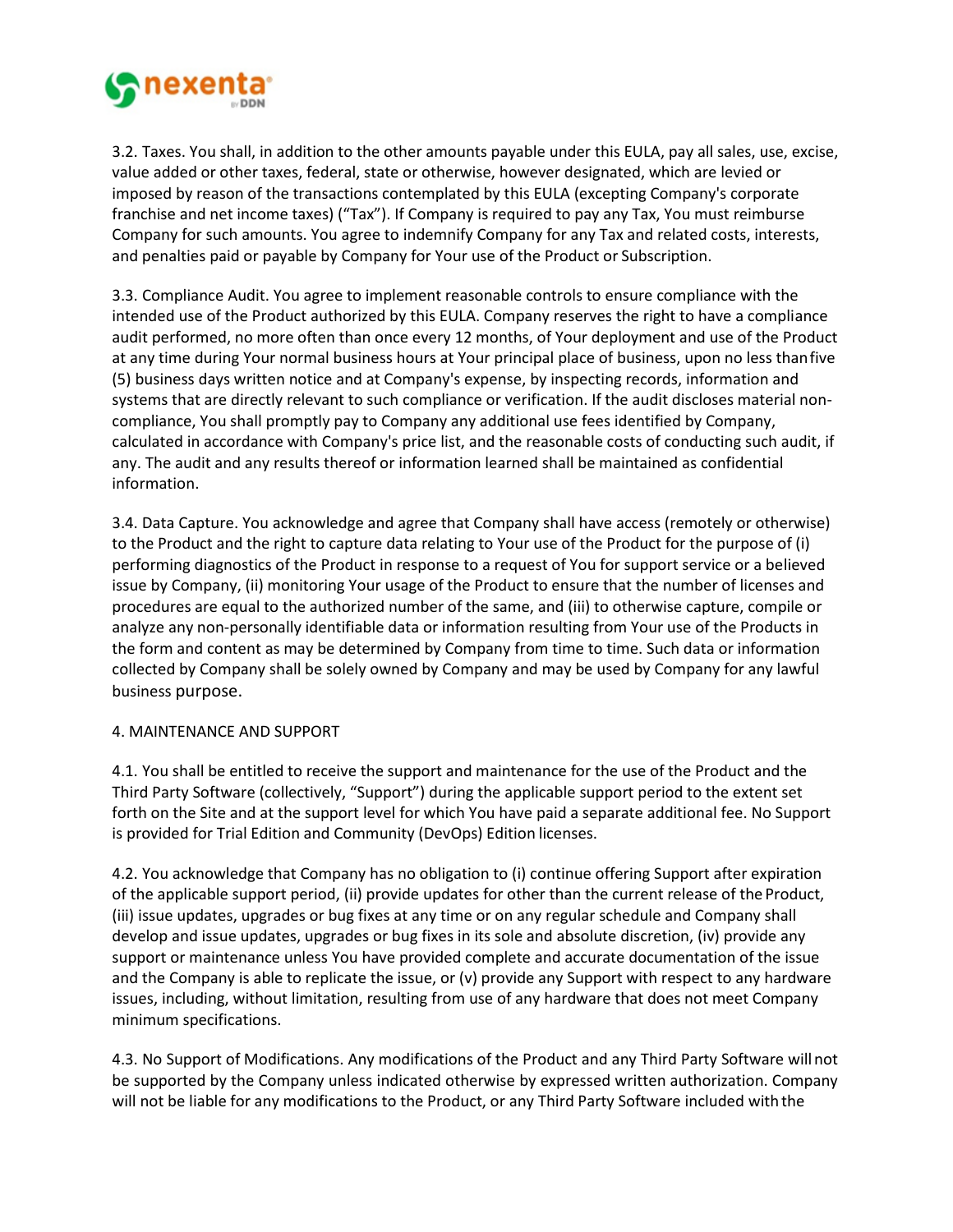

Product, or any errors or damages resulting from such modifications. COMPANY DISCLAIMS ALL WARRANTIES WITH RESPECT TO THE USE OF THE THIRD PARTY SOFTWARE.

4.4. UNIX shell. You agree that You will not use UNIX shell which constitutes part of the Third Party Software to administer or reconfigure the Product unless pre-approved by the Company. Any administration or reconfiguration of the Product shall be in accordance with the Documentation. Using UNIX shell without authorization of the Company will not be supported, and the Company will not be liable for any errors or damages resulting from such usage.

### 5. OWNERSHIP; CONFIDENTIALITY

5.1. Company and its licensors retains all right, title, and interest in and to the Product, Documentation and License Keys and in all related copyrights, trade secrets, patents, trademarks, and any other intellectual and industrial property and proprietary rights, including registrations, applications, renewals, and extensions of such rights. Except for the limited license expressly granted herein, this EULA does not grant You any rights to intellectual property rights in or to the Product. Any suggested modifications or improvements to the Product submitted to Company by You become Company's exclusive property to exploit or to not exploit as the Company solely deems appropriate without necessity for remuneration or attribution to You.

5.2. You acknowledge that the Product, License Keys, and any benchmarking data and related information mentioned in Section 5.3 contains trade secrets and confidential material and You agree to maintain all such information in confidence and apply security measures no less stringent than the measures which You apply to protect Your own like information, but not less than a reasonable degree of care, to prevent their unauthorized disclosure and use.

Subject to any restrictions imposed by applicable law, the period of confidentiality shall be indefinite. You agree that You shall not use any such information other than in normal use of the Product under the licenses granted in this Agreement.

5.3. This Agreement does not prevent You from using the Product for internal benchmarking purposes. However, You shall treat any and all benchmarking data relating to the Product, and any other results of Your use or testing of the Product which are indicative of its performance, efficacy, reliability or quality, as confidential information and You shall not disclose such information to any third party without the express written permission of Company.

#### 6. LIMITED WARRANTY

6.1. Except as to any Trial Edition and Community (DevOps) Edition licenses, Company warrants to You that, for a period of thirty (30) days after Your initial installation of the Product or initial commencement of Your Subscription period, the unmodified portions of the Product shall conform substantially to the then current Documentation.

AS TO ANY DEFECTS DISCOVERED AFTER THE THIRTY-DAY PERIOD, THERE IS NO WARRANTY OR CONDITION OF ANY KIND. COMPANY DOES NOT PROVIDE ANY WARRANTY OR CONDITIONS OF ANY KIND FOR TRIAL EDITION AND COMMUNITY (DEVOPS) LICENSES.

Any updates to the Product, including without limitation, those provided after the expiration of such 30 day period are not covered by any warranty or condition, express, implied or statutory. To the extent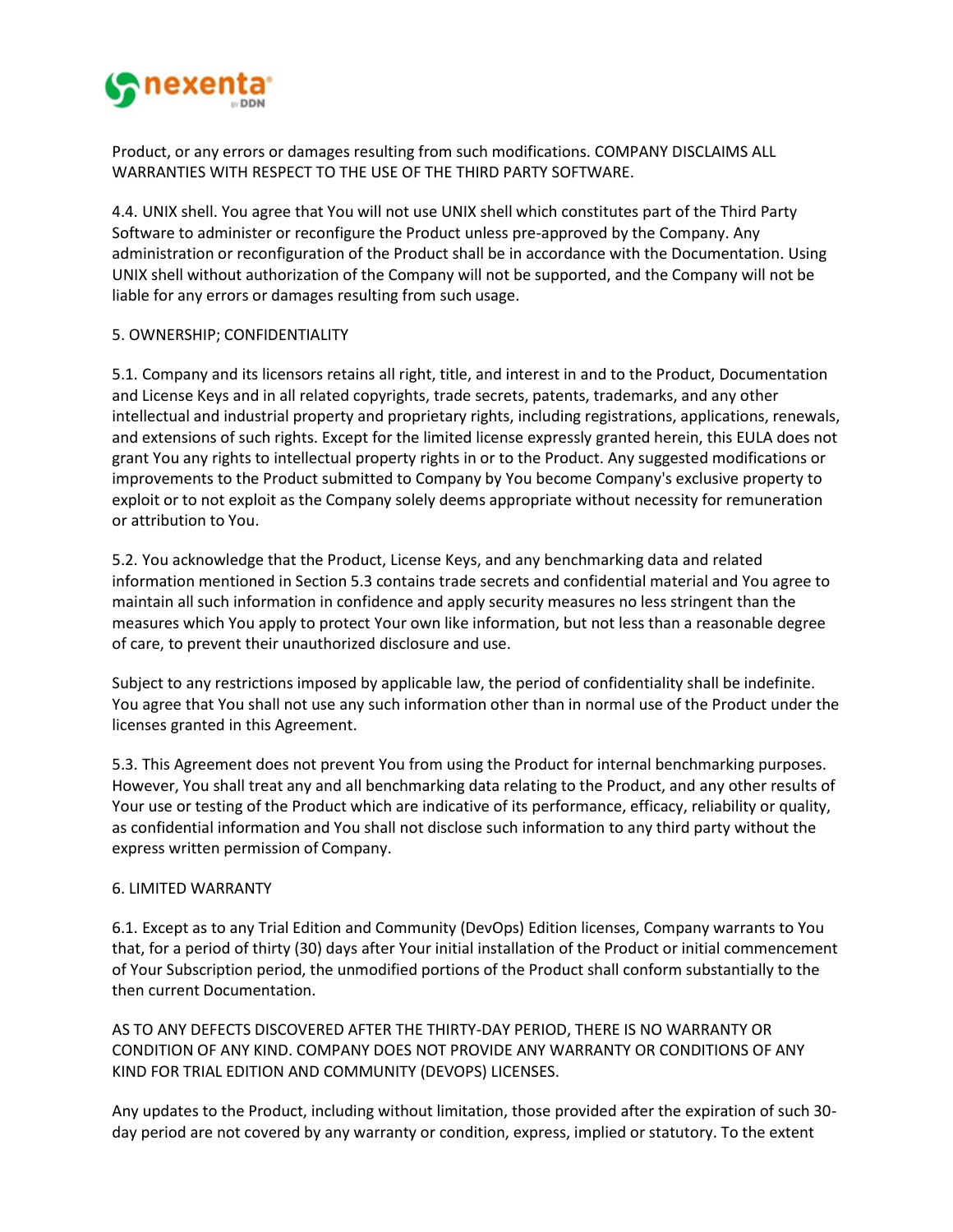

that the Product is derived from third-party software or licensed from third parties, no such third party warrants the Product, assumes any liability regarding use of the Product or undertakes to furnish You any support or information relating to the Product. You shall be solely responsible for the choice of proper hardware and all hardware maintenance, including periodic inspections, adjustments and repair.

6.2. Exclusive Remedy for Breach. If the Product fails to conform to the warranty in Section 6.1, You must notify Company within a reasonable time and in no event more than fifteen (15) days after the discovery of the nonconformity. Company will investigate and, in the event of a breach of warranty, will provide within a reasonable time and at Company's option, in its sole discretion, one of the following: (a) use commercially reasonable efforts to correct any reproducible error in the Product constituting a breach of the warranty at no additional charge, or (b) replacement of any nonconforming Product with conforming Product. THE REMEDY SELECTED BY COMPANY IN ACCORDANCE WITH THIS PARAGRAPH SHALL BE YOUR EXCLUSIVE AND SOLE REMEDY FOR ANY BREACH OF WARRANTY.

6.3. NO OTHER WARRANTIES. EXCEPT AS EXPRESSLY PROVIDED IN SECTION 6.1, COMPANY DOES NOT WARRANT THAT YOUR USE OF THE PRODUCT WILL BE FREE OF DEFECT, STABLE, ERROR-FREE OR UNINTERRUPTED AND THE PRODUCT IS PROVIDED TO YOU ON AN "AS IS" OR "AS AVAILABLE" BASIS WITHOUT ANY REPRESENTATIONS, WARRANTIES OR CONDITIONS OF ANY KIND, WHETHER EXPRESS, IMPLIED, OR STATUTORY AND WHETHER ARISING OUT OF A COURSE OF DEALING, COURSE OF PERFORMANCE OR USAGE OF TRADE. YOU ASSUME ALL RISKS ASSOCIATED WITH USE OF THE SUBSCRIPTION TOGETHER WITH THE CLOUD SERVICES PLATFORM ASSOCIATED SERVICES OR PRODUCTS, INCLUDING BUT NOT LIMITED TO DATA LOSS OR DATA BREACH. COMPANY MAKES NO WARRANTY THAT THE SOFTWARE SUBSCRIPTION (INCLUDING SUBSCRIPTIONS THAT ARE DEPENDENT ON THE CLOUD SERVICES PLATFORM SERVICES OR PRODUCTS) WILL BE UNINTERRUPTED, TIMELY OR ERROR FREE. COMPANY EXPRESSLY DISCLAIMS, WITHOUT LIMITATION, ANY IMPLIED WARRANTIES OR CONDITIONS OF MERCHANTABILITY, MERCHANTABLE QUALITY, NON-INFRINGEMENT, TITLE AND FITNESS FOR A PARTICULAR PURPOSE OR USE.

## 7. INDEMNIFICATION

7.1. IP Infringement Indemnification. Expressly subject to Section 9.1, and except as to any Trial Edition and Community (DevOps) Edition licenses, Company agrees to defend You and Your directors, shareholders, officers and employees, in any claim, action or suit brought or threatened and based on an allegation that the Product infringes a US, Canadian or European Union copyright, trade secret or validly issued patent right of a third party (that is not affiliated with You), including reasonable attorneys' fees. Company will also pay all damages finally awarded therein against You or settlement agreed upon with Company. You shall promptly notify Company of such action and give Company authority, information, and assistance (at Company's expense) for the defense of such suit or proceeding and Company shall have sole control of the defense or settlement of any claim or suit. Company shall have no liability or obligation hereunder for any infringement based on or resultingfrom (a) the combination or use of the Product with other programs, components or products to the extent arising from the combination or use, if the infringement would not have occurred but for the combination; (b) any modification of the Product by anyone other than Company or a party acting on its behalf, (c) the use of other than the most recent version of the Product if the infringement or claim would have been avoided by use of the most recent version; or (d) use of the Product in any waynot contemplated under this EULA. Notwithstanding the foregoing, if any Product becomes, or in Company's opinion is likely to become, the subject of a claim of infringement, Company will, at its option: (1) procure for You the right to continue using the Product; (2) replace the Product with anon-infringing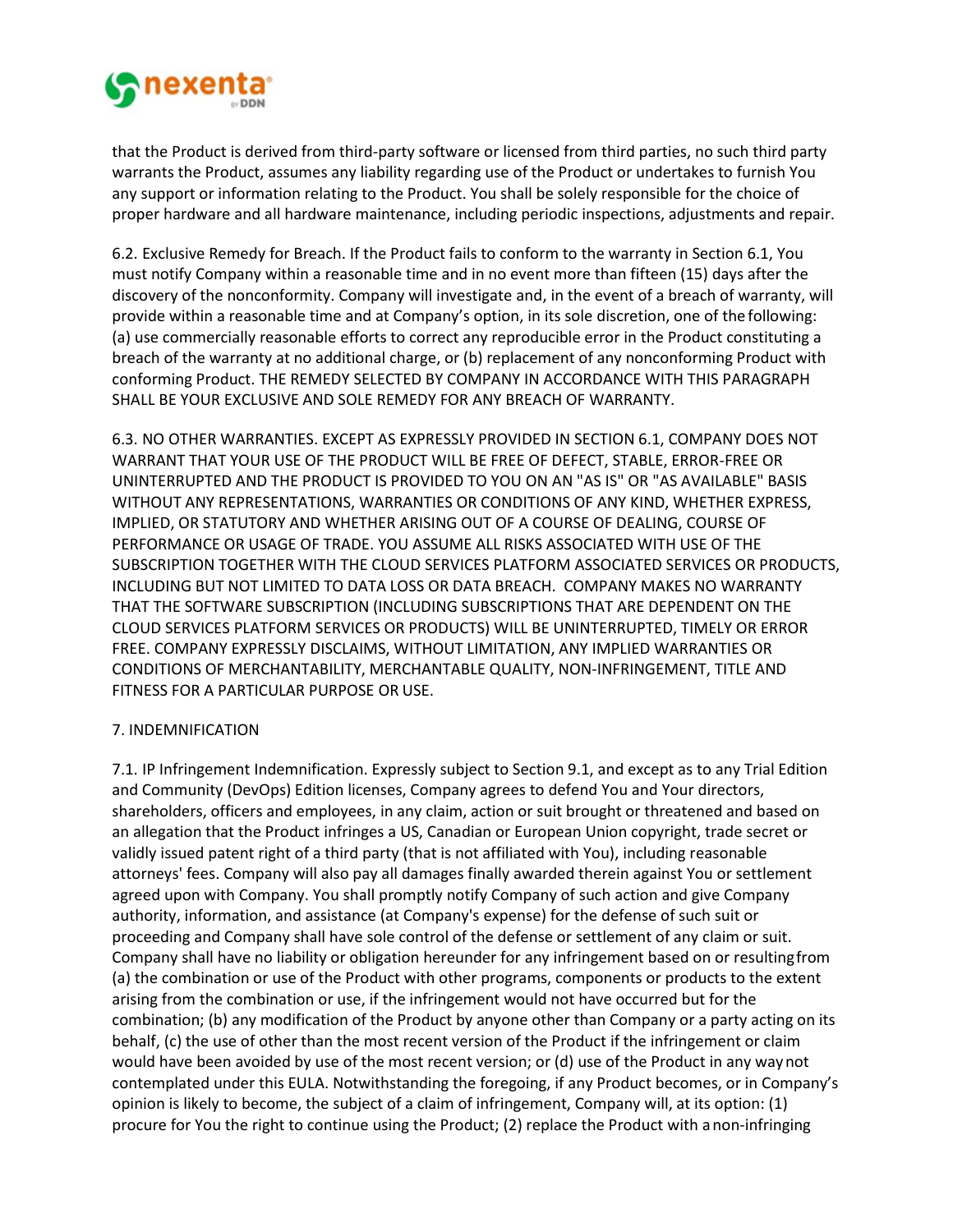

product substantially complying with the Product's specifications; or (3) modify the Product so it becomes non-infringing and performs in a substantially similar manner to the original Product. Upon failure of the foregoing, at Company's option, it may require You to cease any infringing use of the Product and Licensor or its agents will refund the fees paid Licensor for the infringing product, less a reasonable allowance for use. YOUR SOLE AND EXCLUSIVE REMEDIES AND COMPANY'S SOLE AND EXCLUSIVE LIABILITIES FOR INTELLECTUAL PROPERTY INFRINGEMENT CLAIMS ARE SET FORTH IN THIS SECTION.

# 8. TERMINATION

8.1. Termination. Company may terminate this EULA immediately and without notice if You fail to comply with any term of this EULA. Company has the option to terminate (or permit the Cloud Services Platform to terminate) individual instances when used in excess of your actual license rights, for nonpayment or otherwise used in a manner not permitted by the Cloud Services Platform terms. You may terminate this EULA immediately and by destroying the Product together with all copies, modifications, and merged portions thereof in any form. Either party shall have the right to terminate this EULA as to any Trial Edition licenses or Community (DevOps) Edition licenses for any reason at any time. Either party shall have the right to terminate this EULA in the event the other party (i) terminates or suspends its business, (ii) becomes subject to any bankruptcy or insolvency proceeding under Federal or state statute, (iii) becomes insolvent or subject to direct control by a trustee, receiver or similar authority,or (iv) has wound up or liquidated, voluntarily or otherwise.

8.2. Effect of Termination. In the event of termination, You must destroy all copies of the Product and/or cease use of the Software Subscription, as applicable. The parties' rights and obligations which, by their nature, would continue beyond the termination of this EULA, including but not limited to those rights and obligations of the parties set forth in Sections 1 (Definitions), 2.3, 3 (Fees), 4.2, 5 (Ownership; Confidentiality), 6.3, 8 (Termination), 9 (Limitations of Liability) and 10 (General) will survive such termination, cancellation or expiration.

## 9. LIMITATIONS OF LIABILITY

9.1. REGARDLESS OF WHETHER ANY REMEDY SET FORTH HEREIN FAILS OF ITS ESSENTIAL PURPOSE OR OTHERWISE, IN NO EVENT WILL COMPANY, ITS LICENSORS OR RESELLERS, OR THE THIRD PARTY VENDORS BE LIABLE TO YOU OR TO ANY THIRD PARTY FOR ANY LOST PROFITS, LOST REVENUE, LOST OR CORRUPTED DATA, INTERRUPTION OF BUSINESS, GOODWILL, ANTICIPATED SAVINGS , PROCUREMENT OF SUBSTITUTE GOODS AND/OR SERVICES OR OTHER SPECIAL, INDIRECT, INCIDENTAL, SPECIAL, EXEMPLARY, PUNITIVE OR CONSEQUENTIAL DAMAGES OF ANY KIND ARISING OUT OF THIS EULA OR THE USE OR INABILITY TO USE THE PRODUCT OR ANY DOCUMENTATION SUPPLIED THEREWITH, EVEN IF COMPANY HAS BEEN ADVISED OF THE POSSIBILITY OF SUCH LOSS OR DAMAGES AND WHETHER OR NOT SUCH LOSS OR DAMAGES ARE FORESEEABLE. IN NO EVENT WILL COMPANY'S AGGREGATE LIABILITY ARISING OUT OF OR RELATED TO THIS EULA OR THE PRODUCT EXCEED THE GREATER OF THE FEES ACTUALLY RECEIVED BY COMPANY FROM YOU FOR THE PRODUCT AT ISSUE OR TEN DOLLARS (\$10). THE EXISTENCE OF ONE OR MORE CLAIMS WILL NOT ENLARGE THIS LIMIT. THIS SECTION 9.1 DOES NOT LIMIT ANY LIABILITY FOR BODILY INJURY OF A PERSON, DEATH, OR PHYSICAL DAMAGE TO PROPERTY OR FOR FRAUDULENT MISREPRESENTATION. FURTHER, COMPANY IS NOT RESPONSIBLE FOR LOSSES, DAMAGES OR CLAIMS ATTRIBUTABLE TO ANY THIRD PARTY ACTS, OMISSIONS, NEGLIGENCE OR INTENTIONAL ACTS OF ANY KIND IN CONNECTION WITH YOUR USE OF THE PRODUCT.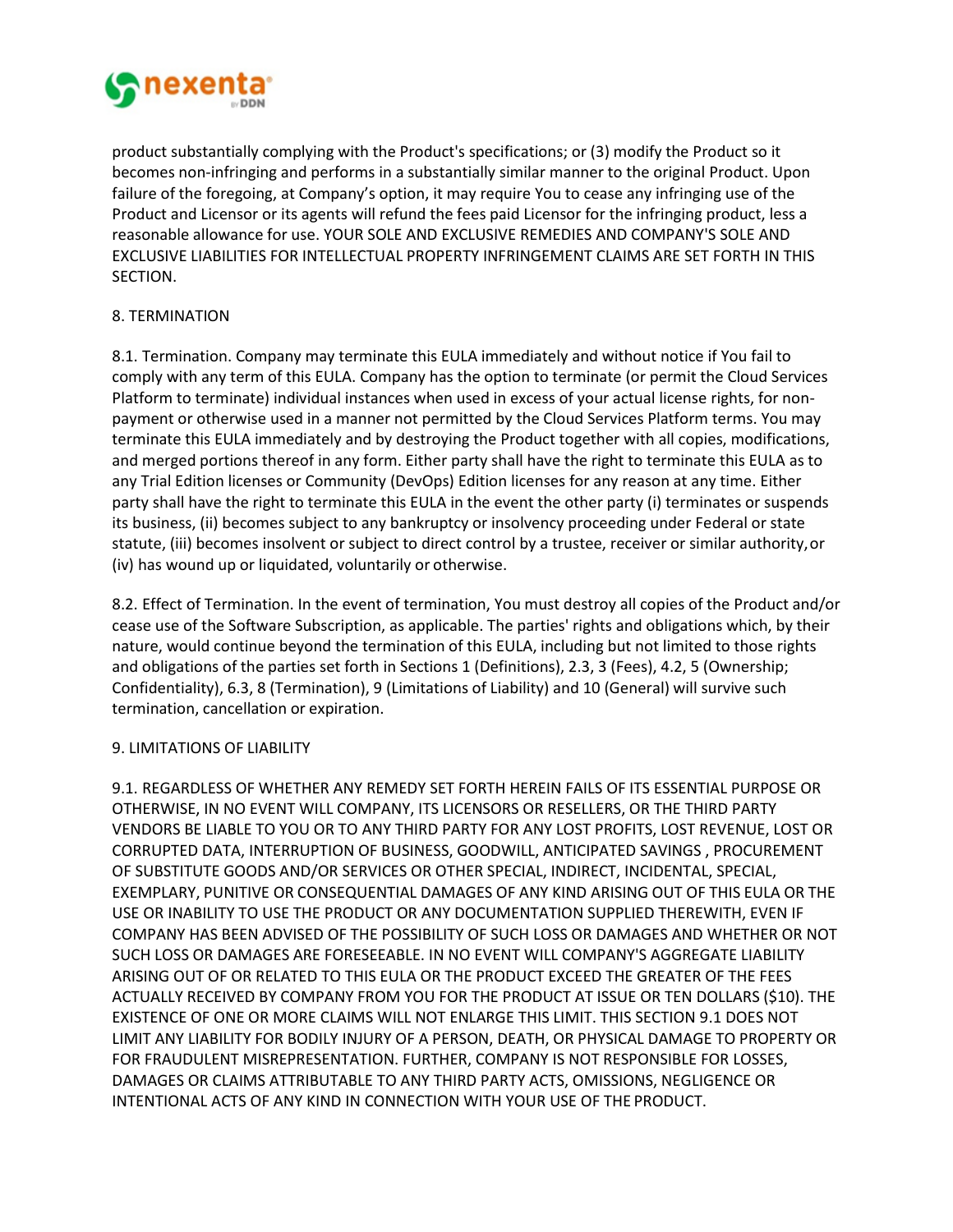

9.2. Disclaimer of Tort Liability. The foregoing warranties and remedies are EXCLUSIVE, and You waive and release all other warranties, obligations, and liabilities of Us and all other remedies, claims, and rights that You may have relating in any way to the Product covered by this EULA, whether arising from contract, warranty, strict liability or tort or from Company's negligence, tort, or other fault, including claims for loss of or damage to the Product.

9.3 Basis of Bargain. The warranty disclaimer and limitation of liability set forth above are fundamental elements of the basis of this agreement. Company would not be able to provide the Product on an economic basis without such limitations. The warranty disclaimer and limitation of liability inure to the benefit of Company's distributors, resellers and suppliers.

### 10. GENERAL

10.1. Entire Agreement; Waiver; Severability. This EULA constitutes the entire and only agreement between the parties for the Product and all other prior negotiations, representations, agreements, and understandings are superseded hereby. No failure of Company to exercise or enforce any of its rights under this EULA will act as a waiver of those rights. This EULA and the terms hereof may only be modified or any rights under it waived by a written document executed by the party against which it is asserted. If any provision of this EULA is found illegal or unenforceable, it will be enforced to the maximum extent permissible, and the legality and enforceability of the other provisions of this EULAwill not be affected.

10.2. Software Copyright Information and Notices. Software copyright information and other related open source software details are included as part of notices in the Documentation or other documentation published by Company (e.g. NOTICES.TXT or NOTICES. PDF)

10.3 Data Privacy. You have sole responsibility for personal data managed or stored using the Software Subscription and agree to comply with all applicable data privacy laws. Company assumes no responsibility or liability for any personal data (including third party personal data) that You choose to manage and/or store using the Subscription. Sole responsibility for the personal data lies with You. It is Your data and Your responsibility to protect and manage the data in accordance with applicable data privacy laws. Company does not request nor need access to any of Your personal data. Further, data may be stored with the Cloud Services Platform for which different terms may govern the management of and access to the data. Selection of the Cloud Services Platform is Your responsibility and You should carefully consider the risks when using the Cloud Services Platform. Company is not and will not be responsible for any data loss or errors, omissions, or violations of applicable privacy laws or regulations by the Cloud Services Platform or its suppliers. Company's most current privacy policy is found on the Site.

10.4. United States Government End Users. For any Product licensed directly or indirectly on behalf of a unit or agency of the United States Government, this paragraph applies. Company's proprietary software embodied in the Product: (a) was developed at private expense and is in all respects Company's proprietary information; (b) was not developed with government funds; (c) is Company's trade secret for all purposes of the Freedom of Information Act; (d) is a commercial item and thus, pursuant to Section 12.212 of the Federal Acquisition Regulations (FAR) and DFAR Supplement Section 227.7202, Government's use, duplication or disclosure of such software is subject to the restrictions set forth by the Company.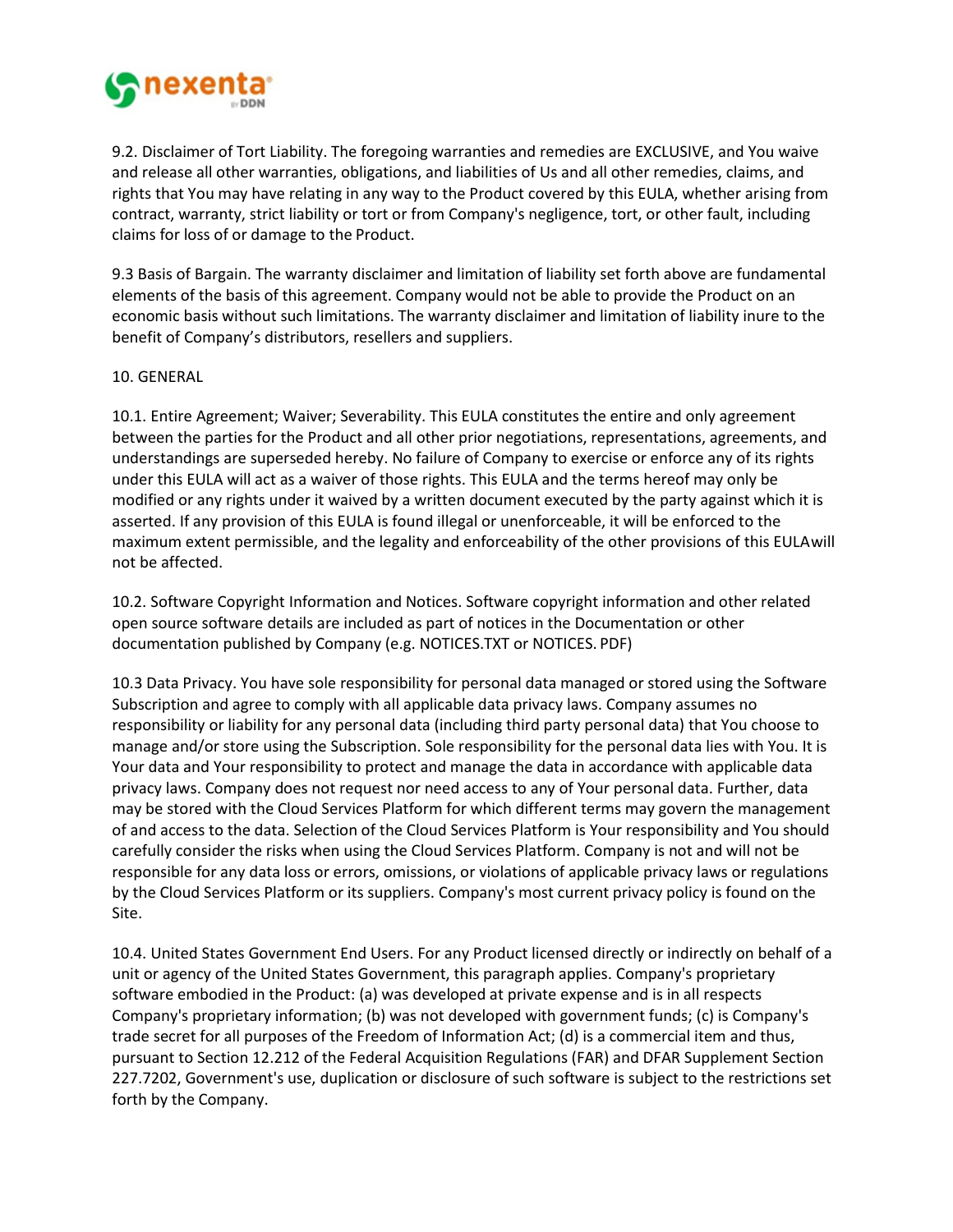

10.5. Attorneys' Fees. In the event of any arbitration or legal proceeding arising out of or relating to this EULA, the arbitrator or court in such proceeding shall have discretion to award the prevailing party's reasonable and actually incurred attorneys' fees and costs in such action or proceeding, including the costs of enforcement of any judgment.

10.6. Publicity. Upon receipt of Your written approval, You grant Company the right to use Your name and logo and to otherwise refer to You as a customer in promotional material (including, but not limited to, on the Site and in case studies, advertising, press and similar public disclosures in any medium or format) relating to Company and Product. You, in Your sole discretion, can revoke this right by submitting a written request via email t[o marketing@nexenta.com,](mailto:marketing@nexenta.com) [<mailto:marketing@nexenta.com>](mailto:marketing@nexenta.com) requesting to be excluded from certain or all such promotional materials (which shall be effective within 30 days) and Company shall make no further reference to You.

10.7. Compliance with Laws; Export Control Restrictions. You agree to comply with all applicable federal, state and local laws with respect to your use of the Products or Software Subscription. You acknowledge and agree that the Products, Software Subscriptions, technical data and/orservices ("Items"), are subject to U.S. and other export controls, import, customs, U.S. antiboycott and economic sanctions laws ("Export Control Laws"). You will comply with all applicable Export Control Laws and not provide any Items to anyone in a country or other destination that is subject to a United States Government export embargo (currently Cuba, Iran, North Korea, Sudan, Syria and the Crimean Region) (an "Embargoed Destination"), to a representative of an Embargoed Destination, or to persons or for purposes prohibited under the Export Control Laws. Prohibited end-uses include the research on or development of chemical, biological or nuclear weapons, unmanned air vehicles or missiles, or nuclear explosive or fuel cycle activities. In addition to any other remedy it may have, Company may terminate this EULA immediately and without notice, and cancel the download, activation and/or provision of any maintenance or other customer service involving any Item if (a) Company has not received all exportrelated documentation requested by Company or (b) Company believes that such activity may violate any Export Control Laws or Company's own compliance policies. If You access the Site, or purchase, download, or activate Items from the Website, You represent that You are not in any Embargoed Destination and that You are not a person or entity (or owned by one or more entities) that has/have been sanctioned or otherwise listed by the United States on a prohibited persons list issued by the U.S. Departments of the Treasury, Commerce or State. You shall indemnify Company for all losses, costs, claims, damages and expenses (including attorneys' fees and expenses) arising from Your violation or alleged violation of any applicable federal, state or local law, including without limitation, any Export Control Law.

10.8. Disputes. This EULA shall be governed, construed and enforced in accordance with the laws of the United States of America and of the State of California, excluding that body of laws known as conflict of laws. The parties expressly agree that the United Nations Convention on Contracts for the International Sale of Goods will not apply. All disputes arising out of or relating to this EULA will be exclusively resolved in accordance with the Commercial Arbitration Rules of the American Arbitration Association (the "AAA Rules") under confidential binding arbitration held in Santa Clara County, California. To the fullest extent permitted by applicable law, no arbitration under this EULA will be joined to an arbitration involving any other party subject to this EULA, whether through class arbitration proceedings or otherwise. Any litigation relating to this EULA shall be subject to the jurisdiction of the Federal Courts of the Northern District of California and the state courts of the State of California, with venue lying in Santa Clara County, California. The cost and expense of arbitration will initially be shared equally by the parties to the arbitration, subject to an award to the prevailing party pursuant to Section 10.5. The